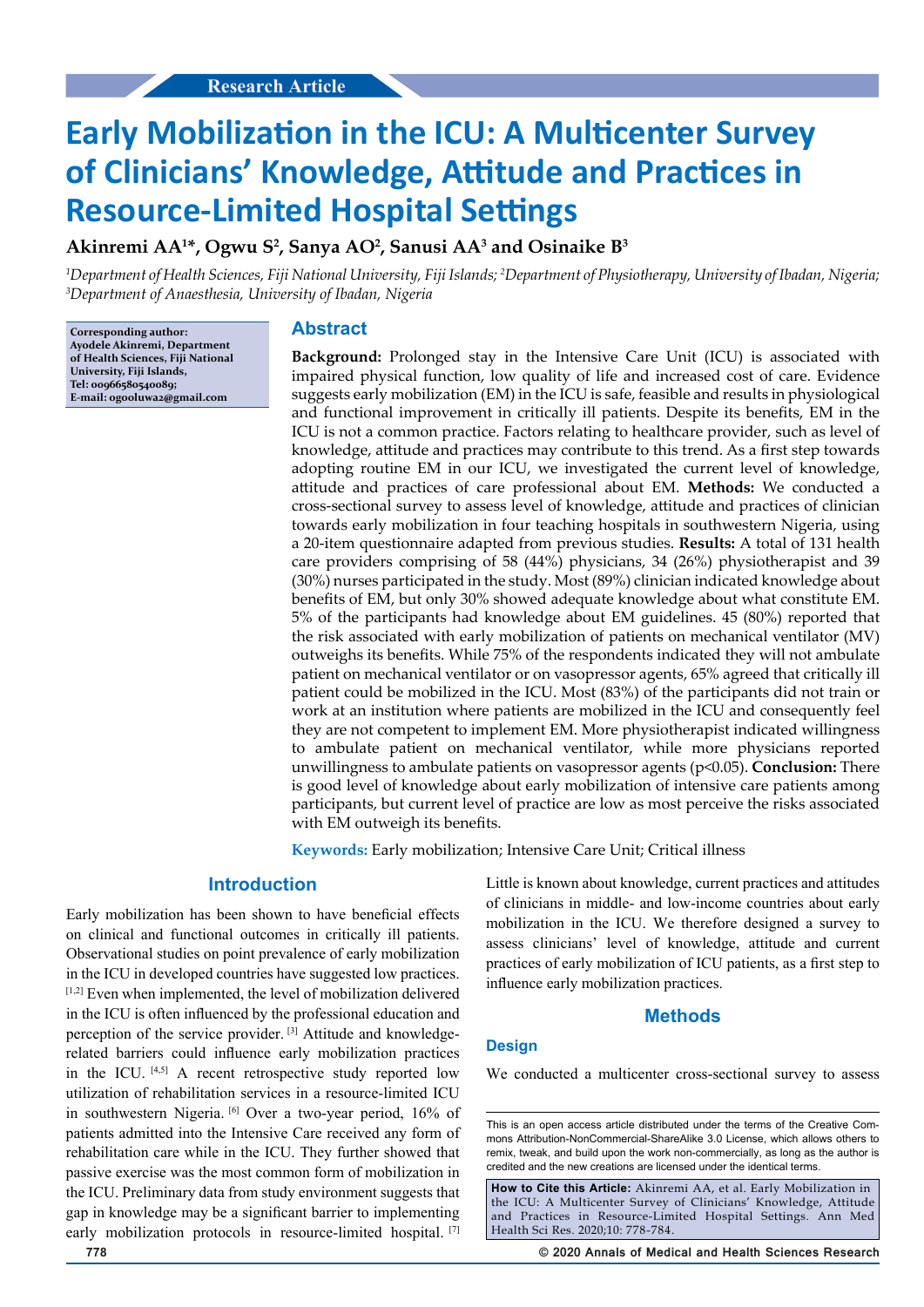clinicians' level of knowledge, attitude and current practice about early mobilization in the general ICUs in four teaching hospitals in southwestern Nigeria between November 2014 and February 2015.

## **Participants**

Prospective participants were identified through a list of clinicians working in the ICU. All clinician who spend at least 60% of their daily work providing care to patients in the ICU were approached and 68% of eligible clinicians consented to participate in the study.

## **Measurement**

Data on knowledge, attitude and current practice were collected using a 20-item questionnaire. Items in the questionnaire were adapted from several sources. A systematic review of published literature on the topic from January 2000 to June 2014 was conducted using MeSH search terms: Early mobilization, Ambulation, Mobility, Rehabilitation, Physiotherapy 'AND' ICU, Critical Care, Critical Illness, Intensive Care 'AND' knowledge, attitude and practices via electronic databases. Relevant themes and questions were identified from the literatures and a focused group comprising of content experts, physicians, rehabilitation specialists and nurses reviewed the questionnaire for relevance and appropriateness of the questions. The questionnaire was then pretested during a pilot.

The questionnaire comprises of 4 sections: Section A contained questions on respondents parameters such as gender, age, occupation, highest professional qualification, current position, number of years since professional qualification, number of years of ICU work experience, percentage of work time spent in the ICU; Section B contains a question and list of possible barriers to implementing early mobilization protocols in the ICU; Section C contained 5 question item on current practice and attitude to early mobilization in the ICU; and Section D contains 14-question items on familiarity with protocol and literature on early mobilization, components of early mobilization, prior experience and benefits of early mobilization. Responses to question items on knowledge and attitude were selected by ticking one of the three options of 'Yes' 'No' or 'I don't know'.

General level of knowledge of overall participant and by clinical profession was considered good if more than 80% answered a question correctly; fair level of knowledge if between 51-80% of the participants answered a question correctly and poor knowledge, if less than 51% of the participants answered a question correctly. Individual level of knowledge was rated high if the individual correctly answered at least 6 out of the 8-knowledge question, while those who indicated correct answers to less than 6 questions were considered as having low knowledge. [8]

Attitude was assessed by participant's perception about whether the benefits of early mobilization outweigh its risks, while current mobilization practice was assessed by recommending or implementing early mobilization in the last 3 months. Attitude of respondents were considered good if more than 80% indicated benefits of EM outweigh its risks; fair if between 51 - 80% of the participants indicated benefits of EM outweighs its risks and poor attitude if less than 51% of the participants indicated benefits of EM outweigh its risks. Practice of early mobilization was considered good if more than 80% of participants reported to have mobilized patients in the last 3 months; fair if between 51 - 80% had mobilized patients in the last 3 months and poor attitude if less than 51% of the participants had mobilized patients in the last 3 months.

For the purpose of this study, early mobilization (EM) was defined as range of bodily movements carried out by care provider as part of care for a critically ill patients admitted into the ICU, which may include active or passive movement in bed, sitting up in bed, sitting by edge of bed, early transfer out of bed, sitting and standing out of bed, ambulation. [9] Familiarity with literature/clinical studies/protocol guideline on EM in the ICU was defined as having received a lecture, read literature or clinical studies on EM in the last 3 months, while prior EM experience was defined as having worked or trained in institution with early EM protocol implementation.

Correct responses were predetermined before administration of the questionnaire. Indicating "True' for question items: EM is associated with improve functional status; [10-12] EM is associated with reduced ICU-related mortality; [13] EM is associated with decrease incidence of deep vein thrombosis, [14] EM is associated with reduced stay on mechanical ventilator<sup>[15]</sup> were considered correct, while indicating 'False' for question items Critically ill patients should not be mobilized in the ICU; [16-18] EM is associated with worsened physiological status; [19,20] EM is associated with increased incidence of delirium<sup>[21]</sup> and Passive range of motion is sufficient to maintain muscle strength in the ICU. [10]

## **Procedure**

Ethics: Study was conducted in line with the Declaration of Helsinki. Participants were informed about the purpose of the study and voluntary informed consent was sought and obtained before commencement of the study. Participants were informed of their right to voluntary participation and right to withdraw same at any time during the study period. Data collection tools were anonymized. Confidentiality of data was ensured by coding and securing same in a safe location with restricted access. Questionnaires were distributed and checked for completeness by trained research assistants.

## **Data management and analysis**

Data were double-entered and cleaned before analysis. Age and years of ICU work experience were summarized using mean and standard deviation, while responses on knowledge, attitude and current practice were summarized as frequencies and proportions. Chi square test was performed to check for significant differences in response between genders, while Fischer exact test was performed to test for significant difference in response across profession by years of ICU experience, qualification and prior experience with EM. Poisson regression model was used to test for association between clinicians'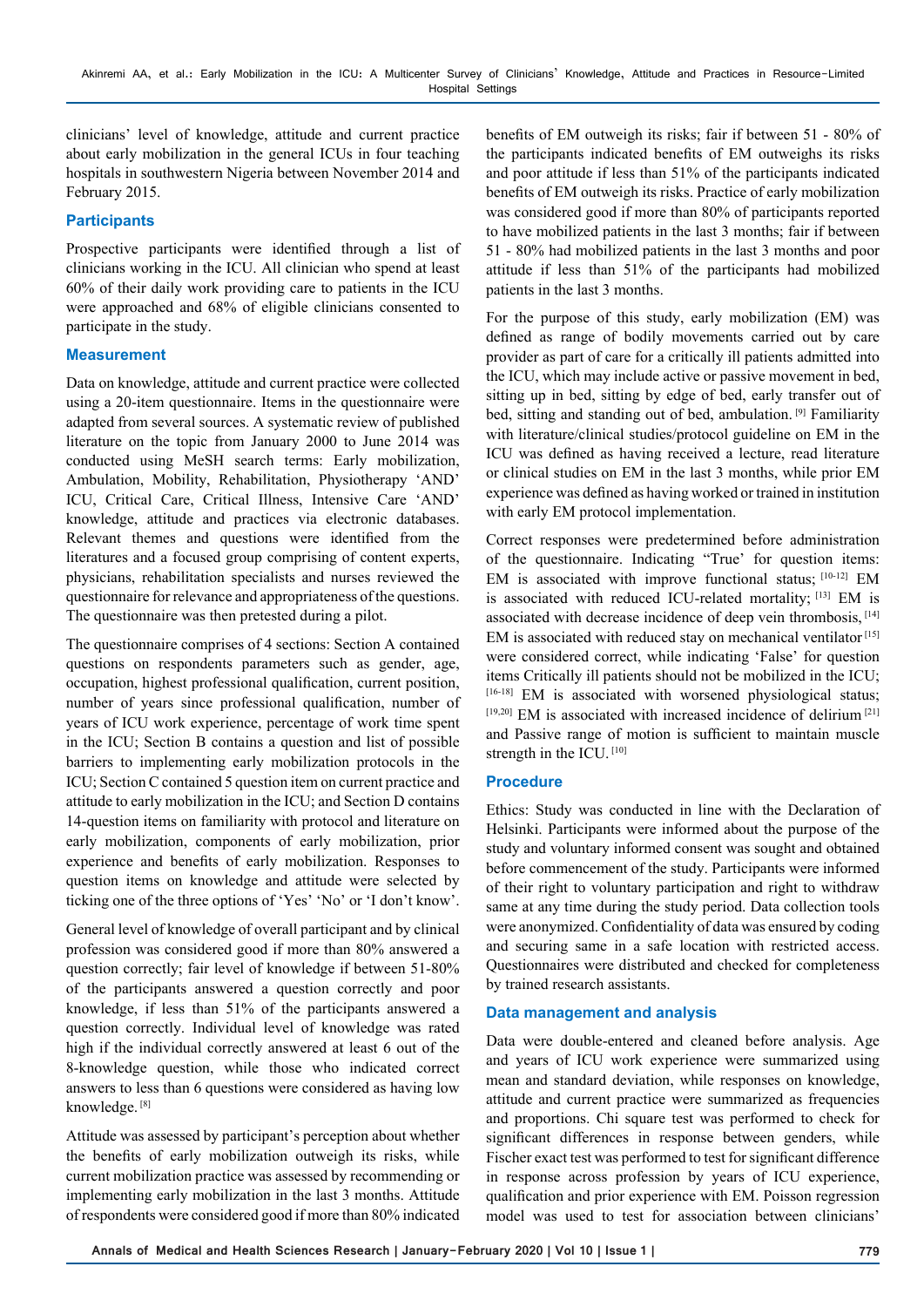professional parameter and individual total score. High individual knowledge score was used as a dependent variable while academic qualification, clinical experience, familiarity with EM literature/clinical studies, prior EM experience, current practice, (ambulated patient in the last 3 months) and attitude (EM risk outweighs benefits, willingness to ambulate patients on mechanical ventilator, willingness to ambulate patients on vasopressor) as independent variables.

## **Results**

Table 1 shows characteristics of participants in this study. Participants comprised of ICU physicians (44%), nurses (30%) and physiotherapists (26%) who spend at least 60% of their daily work providing care for patients in the ICU. A total of 193 eligible participants were approached and 131(47%M; 53%F) participated in the study with mean age of  $40.1 \pm 7.1$ . ICU Physicians comprised of Residents and Trainee in Anaesthesia and Internal Medicine (36) and Consultants/Faculty Anaesthetists (22). ICU Physicians had more work experience in the ICU than the nurse or physiotherapists. More than a third (34%) of the participants had advanced qualification, while more than half (56%) had more at least five years of working experience in the ICU.

Overall, participants' familiarity with early mobilization is low (33.8%); with 16% conversant with EM protocols, 28% familiar with clinical trials on early mobilization of ICU

patients, 40% had prior experience with mobilizing patients in the ICU. About half of the participants correctly identified activities that comprises early mobilization [Table 2]. Twenty (58%) of the Physiotherapists, 18(46%) of nurses and 14 (24%) of the physicians reported having prior experience with early mobilization in the ICU.

Responses to knowledge questions and level of knowledge are shown in Table 3. Overall knowledge pattern by clinical profession showed fair level of knowledge across the 3 clinical professions: ICU Physicians (66%), Physiotherapists (69.8%) and Nurses (62.5%). Level of knowledge did not differ statistically across professional disciplines. Participants showed good level of knowledge (82%) only on one question item: "EM is associated with improved functional status". Response did not differ by profession.

Participants showed fair level of knowledge in six question items as shown in Table 3. Sixty-seven percent of participants agreed that critically ill patients should be mobilized in the ICU. Physiotherapists (82%) were more likely than physicians (59%) and nurses (66%) to indicate that critically ill patients should be mobilized. Participants demonstrated fair level of knowledge about early mobilization is: not associated with worsened physiological status (62%); associated with reduced incidence of delirium and ICU-related mortality (70%). Response on whether EM is associated with reduced stay on mechanical ventilator differed by profession, with ICU physicians (76%)

| Table 1: Characteristics of participants. |                        |                               |                     |                |  |  |
|-------------------------------------------|------------------------|-------------------------------|---------------------|----------------|--|--|
| <b>Variables</b>                          | ICU Physicians (n =58) | Physiotherapists ( $n = 34$ ) | Nurses ( $n = 39$ ) | Total (n =131) |  |  |
| Age (yrs)                                 | $41.8 \pm 7.1$         | $38.6 \pm 6.4$                | $40.9 \pm 10.5$     | $40.1 \pm 7.1$ |  |  |
| Sex                                       | 37(M), 21(F)           | $22(M)$ , 12(F)               | 3(M), 36(F)         | 62(M), 69(F)   |  |  |
| Experience in ICU (yrs)                   | $13.4 \pm 3.0$         | $7.7 \pm 2.9$                 | $10.2 \pm 3.5$      | $10.4 \pm 3.1$ |  |  |
| Highest degree                            |                        |                               |                     |                |  |  |
| <b>Diploma</b>                            | 0                      | 0                             | 11(28%)             | 11(8%)         |  |  |
| Bachelor                                  | 32 (55%)               | 23 (68%)                      | 20 (52%)            | 75 (57%)       |  |  |
| PG Degree                                 | 26(45%)                | 11(32%)                       | 8(21%)              | 45 (34%)       |  |  |
| Working experience in ICU                 |                        |                               |                     |                |  |  |
| $<$ 5 ( $\sqrt{rs}$ )                     | 28(48%)                | 15(44%)                       | 14(36%)             | 57(44%)        |  |  |
| $\geq 5$ (yrs)                            | 30(52%)                | 19(56%)                       | 25(64%)             | 74(56%)        |  |  |

| Table 2: Familiarity of respondents with early mobilization in ICU. |                                                            |                         |               |            |  |
|---------------------------------------------------------------------|------------------------------------------------------------|-------------------------|---------------|------------|--|
| Knowledge                                                           | <b>ICU Physicians</b>                                      |                         | <b>Nurses</b> | Total      |  |
|                                                                     |                                                            | <b>Physiotherapists</b> |               |            |  |
| item                                                                | $(n = 58)$                                                 | $(n = 34)$              | $(n = 39)$    | $(n = 31)$ |  |
| Prior experience with early mobilization in ICU                     |                                                            |                         |               |            |  |
| Yes                                                                 | 14 (10.7%)                                                 | 20 (15.3%)              | 18 (13.7%)    | 52 (39.7%) |  |
| No                                                                  | 44 (33.6%)                                                 | 14 (10.7%)              | 21 (16%)      | 79 (60.3%) |  |
| Familiar with EM protocol/quideline                                 |                                                            |                         |               |            |  |
| Yes                                                                 | $8(6.1\%)$                                                 | $10(7.6\%)$             | $3(2.3\%)$    | 21 (16%)   |  |
| No                                                                  | 50 (38.2%)                                                 | 24 (18.3%)              | 36 (27.5%)    | 110 (84%)  |  |
|                                                                     | Familiar with literature/clinical studies on EM in the ICU |                         |               |            |  |
| Yes                                                                 | 16 (12.2%)                                                 | 12 (9.2%)               | $8(6.1\%)$    | 36 (27.5%) |  |
| No                                                                  | 42 (32%)                                                   | 22 (16.8%)              | 31 (23.7%)    | 95 (72.5%) |  |
| Components of EM                                                    |                                                            |                         |               |            |  |
| Yes                                                                 | 25 (19.1%)                                                 | 24 (18.3%)              | 19 (14.5%)    | 68 (51.9%) |  |
| No                                                                  | 33 (25.2%)                                                 | 10 (7.6%)               | 20 (15.3%)    | 63 (48.1%) |  |
| Overall                                                             | 12%                                                        | 12.60%                  | 9.10%         | 33.8%      |  |
| <b>EM: Early Mobilization</b>                                       |                                                            |                         |               |            |  |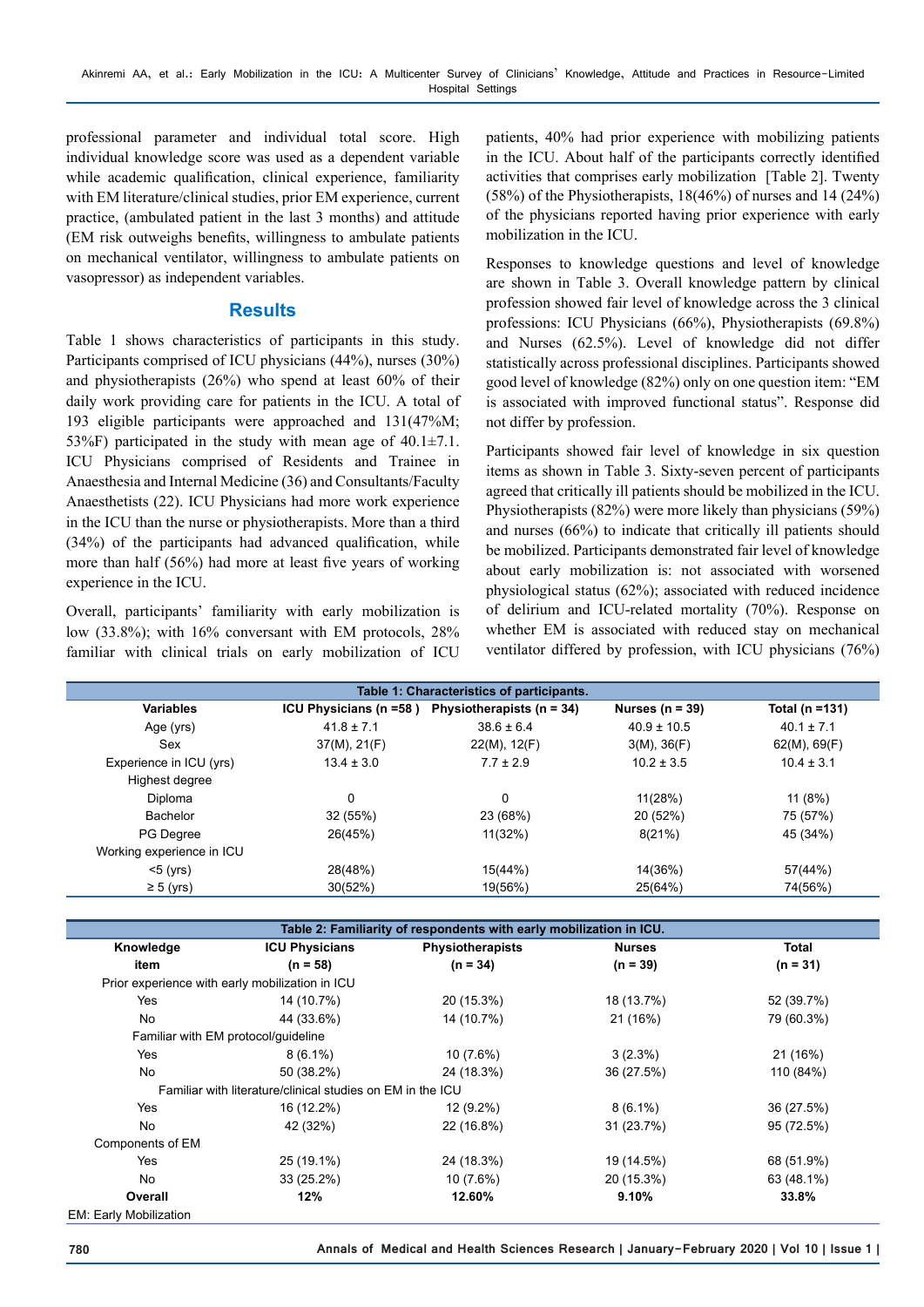| Table 3: Participants' response to questions on knowledge about early mobilization in ICU. |                       |                                            |                                |                        |                                    |          |
|--------------------------------------------------------------------------------------------|-----------------------|--------------------------------------------|--------------------------------|------------------------|------------------------------------|----------|
| Question                                                                                   | <b>Correct Answer</b> | <b>ICU Physicians</b><br>$(N=58)$ n $(\%)$ | <b>PT</b><br>$(N=34)$ n $(\%)$ | Nurses (N=39)<br>n (%) | <b>Total</b><br>$(N=131)$ n $(\%)$ | p value  |
| Critically ill patients should not be<br>mobilized                                         | False                 | 34 (58.6%)                                 | 28 (82%)                       | 26 (66.7%)             | 84 (67.2%)                         | $0.018*$ |
| EM is associated with functional<br>status                                                 | True                  | 48 (82.7%)                                 | 30 (88.2%)                     | 29 (74.3%)             | 107 (81.7%)                        | 0.211    |
| EM is associated with worsened<br>physiological status                                     | False                 | 33 (56.9%)                                 | 24 (70.6%)                     | 25 (64.1%)             | 82 (62.6%)                         | 0.501    |
| EM is associated with ICU-related<br>mortality                                             | True                  | 40 (69%)                                   | 25 (73.5%)                     | 31 (79.5%)             | 96 (73.3%)                         | 0.41     |
| EM is associated with increased<br>incidence of delirium                                   | False                 | 41 (71%)                                   | 24 (71%)                       | 28 (72%)               | 93 (71%)                           | 0.19     |
| EM is associated with decrease<br>incidence of deep vein thrombosis                        | True                  | 28 (48.3%)                                 | 17 (50%)                       | 15 (38.5%)             | 60 (45.8%)                         | 0.09     |
| EM is associated with on mechanical<br>ventilator                                          | True                  | 44 (75.8%)                                 | 19 (55.9%)                     | 23 (59%)               | 86 (65.6%)                         | $0.010*$ |
| Passive range of motion is sufficient<br>to maintain muscle strength in the<br>ICU         | False                 | 39 (67.2%)                                 | 23 (67.6%)                     | 18 (46.1%)             | 80 (60.1%)                         | $0.048*$ |
| Overall level of knowledge                                                                 |                       | 66%                                        | 69.80%                         | 62.50%                 | 66%                                | 0.061    |
| N: Number of respondents in each professional category                                     |                       |                                            |                                |                        |                                    |          |

N: Number of respondents in each professional category

n: Number of people that got the correct answer for each profession

%: Percentage of clinician who got correct answer as per their profession

Poor Knowledge: if ≤ 50% of students answered the question correctly; fair knowledge: if 51-80% of students answered the question correctly Good Knowledge: If between 81-100% of students answered the question correctly.

being more likely to answer the question correctly than Physiotherapists (56%) and Nurses (59%). ICU Physicians (67%) and Physiotherapists (67%) are more likely to indicate passive range of motion is not sufficient to maintain muscle strength in the ICU patients.

Participants were least knowledgeable about effect of EM on incidence of deep vein thrombosis. Less than half (46%) of the study participants correctly indicated that EM is associated with decrease incidence of deep vein thrombosis. Across the professions, level of knowledge about this question item was poor: physicians (48.3%), Physiotherapists (50%) and Nurses  $(38.5\%)$ .

Responses to questions on attitude and current practice about early mobilization in the ICU are shown in Figure 1. Results suggest that participants have poor attitude towards mobilizing mechanically ventilated patients or patients on vasopressor. About 85% of the participants would not be willing to mobilize a patient on vasopressor, while 70% will not be willing to mobilize mechanical ventilator. More than half of the respondents indicated that early mobilization is likely to be more harmful to critically ill patients. About 70% of the participants are not confident in implementing early mobilization guideline. Attitude towards early mobilization of critically ill patients in the ICU is very low across the three professional categories.

Practice of early mobilization among study participants within the last three months is low. Less than half of the clinicians (40%) had recommended or mobilized a patient in the ICU within the last 3 months: 14% of ICU Physicians, 11.5% of Nurses and 14% of Physiotherapists.

Association between individual's knowledge and selected parameters are shown in Table 4. About a third of total participants (46) correctly answered 6 out of the 8 knowledge questions, indicating good level of knowledge. Gender, profession, years of ICU clinical experience and perceived level of competence to implement EM protocol were not associated with high level of knowledge. Higher academic qualification, prior EM experience, willingness to ambulate patients on mechanical ventilator or vasopressor, having ambulated patients in the last 3 months and familiarity with EM literature were positively associated with high knowledge. Participants who perceive EM as potentially harmful are less likely to score high on knowledge.

Table 5 shows regression of total knowledge score on academic qualification, prior EM experience, ambulated patients in the last 3 months, willingness to ambulate mechanically ventilated patients or patient on vasopressor, familiarity with EM literature/ studies and negative attitude towards EM (perception that EM is potentially harmful). Higher academic qualification, prior EM experience, willingness to ambulate patients on MV, having ambulated patients in the last 3 months and familiarity with EM literature were positively associated with high knowledge score, while poor attitude was inversely associated with high knowledge score.

Controlling for covariates, the odds of odds of having high knowledge score was 10% higher among participants with higher academic qualifications compared to those without  $(p=0.011)$ , while participants with prior EM experience had 28% higher odds of having good knowledge (p=0.020). Clinicians who ambulated patients within the last 3 months had 35% higher odds of having good knowledge (p=0.019), and those familiar with EM literature/studies also had 22% higher odds of having good knowledge (p=0.010). Participants who perceive EM as being potentially harmful had 33% less odds of having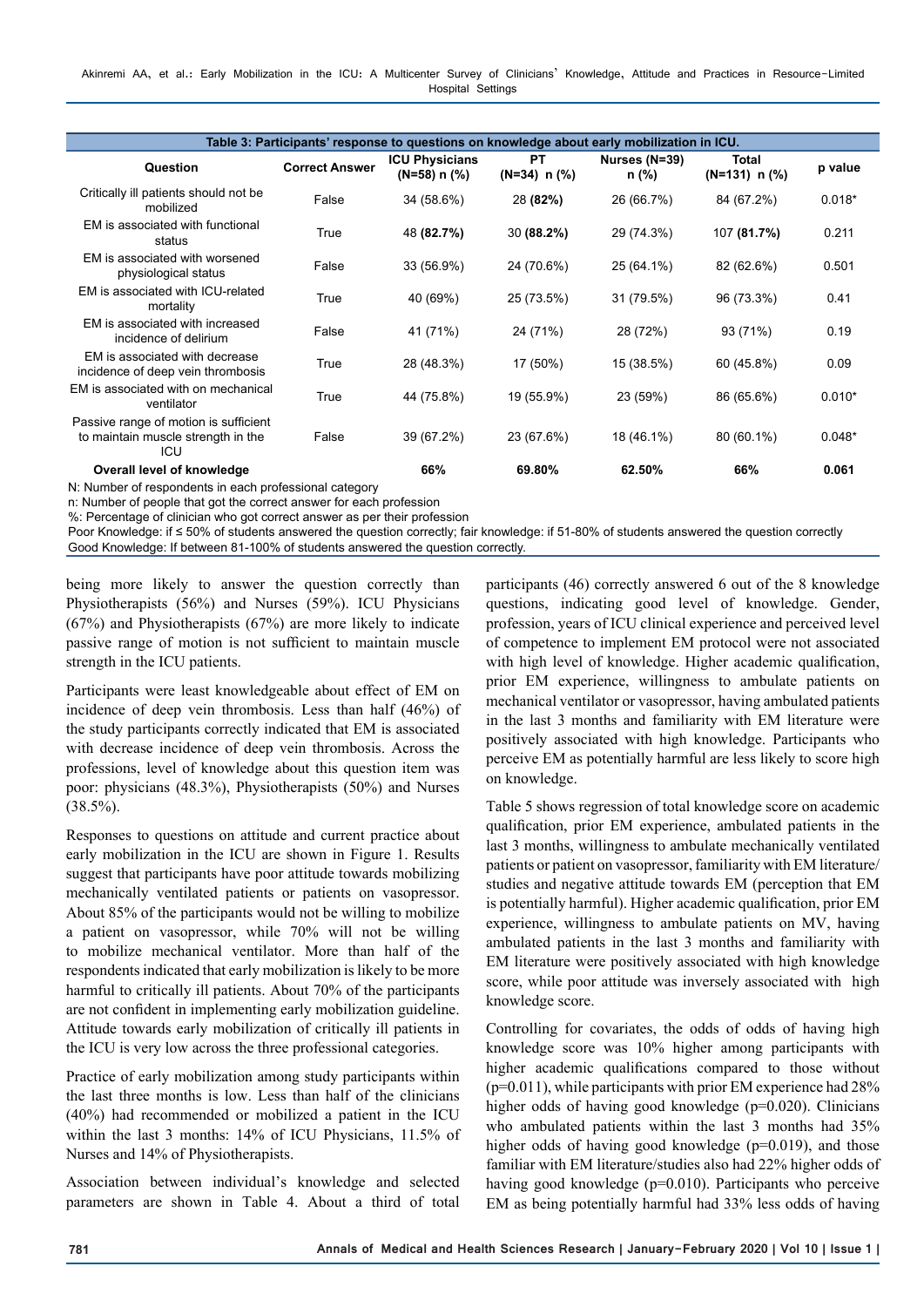

|                                         | <b>ICU Physicians</b> | <b>Nurses</b> | Physiotherapists | NΟ        |
|-----------------------------------------|-----------------------|---------------|------------------|-----------|
| Mobilized patient within last 3 months  | 18 (14%)              | 15 (11.5%)    | 19 (14.5%)       | 79 (60%)  |
| Would mobilize on mechanical ventilator | 13 (10%)              | 11 (9%)       | 14 (11%)         | 92 (70%)  |
| Would mobilize on vasopressor           | 8 (6%)                | 7 (5%)        | 5 (4%)           | 111 (85%) |
| Risk of mobilization outweighs benefits | 21 (16%)              | 20 (15%)      | 18 (14%)         | 72 (55%)  |

**Figure 1:** Participants' attitude and current practice to early mobilization in the ICU.

| <b>Factors</b>                                         |                            | Knowledge     |              | p-value |
|--------------------------------------------------------|----------------------------|---------------|--------------|---------|
|                                                        |                            | High $(n=46)$ | Low $(n=85)$ |         |
| Gender                                                 | Female (n=69)              | 28 (41%)      | 41 (59%)     |         |
|                                                        | Male $(n=62)$              | 27 (44%)      | 35 (56%)     | 0.06    |
| Profession                                             | Nurses (n=39)              | 12 (31%)      | 27 (69%)     |         |
|                                                        | Physiotherapist (n=34)     | 11 (32%)      | 23 (68%)     |         |
|                                                        | Physician (n=58)           | 21 (36%)      | 37 (64%)     | 0.079   |
| Academic qualification                                 | Basic qualification (n=89) | 23 (26%)      | 66 (74%)     |         |
|                                                        | Higher degree (n=42)       | 28 (67%)      | 14 (33%)     | 0.003   |
| ICU Clinical experience                                | $<$ 5years (n=79)          | 13 (16.5%)    | 66 (83.5%)   |         |
|                                                        | $\geq$ 5years (n=52)       | 23 (44%)      | 29 (56%)     | 0.13    |
| Prior EM experience                                    | Yes $(n=32)$               | 18 (56%)      | 14 (44%)     |         |
|                                                        | No (n=99)                  | 12 (12%)      | 87 (88%)     | 0.001   |
| Ambulated patient in the last 3 months                 | Yes $(n=52)$               | 37 (71%)      | 15 (29%)     |         |
|                                                        | No (n=79)                  | 14 (18%)      | 65 (82%)     | 0.001   |
| Would ambulate patients on MV                          | Yes $(n=38)$               | 23 (60.5%)    | 15 (39.5%)   |         |
|                                                        | No (n=92)                  | 19 (21%)      | 73 (79%)     | 0.001   |
| Would ambulate patients on vasopressor                 | Yes $(n=20)$               | 15 (75%)      | 5(5%)        |         |
|                                                        | No $(n=111)$               | 21 (19%)      | 90 (81%)     | 0.001   |
| EM risk outweighs benefits                             | Yes $(n=59)$               | $1(2\%)$      | 58 (98%)     |         |
|                                                        | No (n=72)                  | 34 (47%)      | 38 (53%)     | 0.001   |
| Adequate skill/competence to implement EM<br>protocol  | Yes $(n=47)$               | 12 (26%)      | 35 (74%)     |         |
|                                                        | No (n=84)                  | 19 (23%)      | 65 (77%)     | 0.056   |
| Familiarity with the EM literature/clinical<br>studies | Yes $(n=23)$               | 14 (61%)      | 9(39%)       |         |
|                                                        | No $(n=108)$               | 27 (33%)      | 81 (67%)     | 0.001   |

**Annals of Medical and Health Sciences Research | January-February 2020 | Vol 10 | Issue 1 | 782**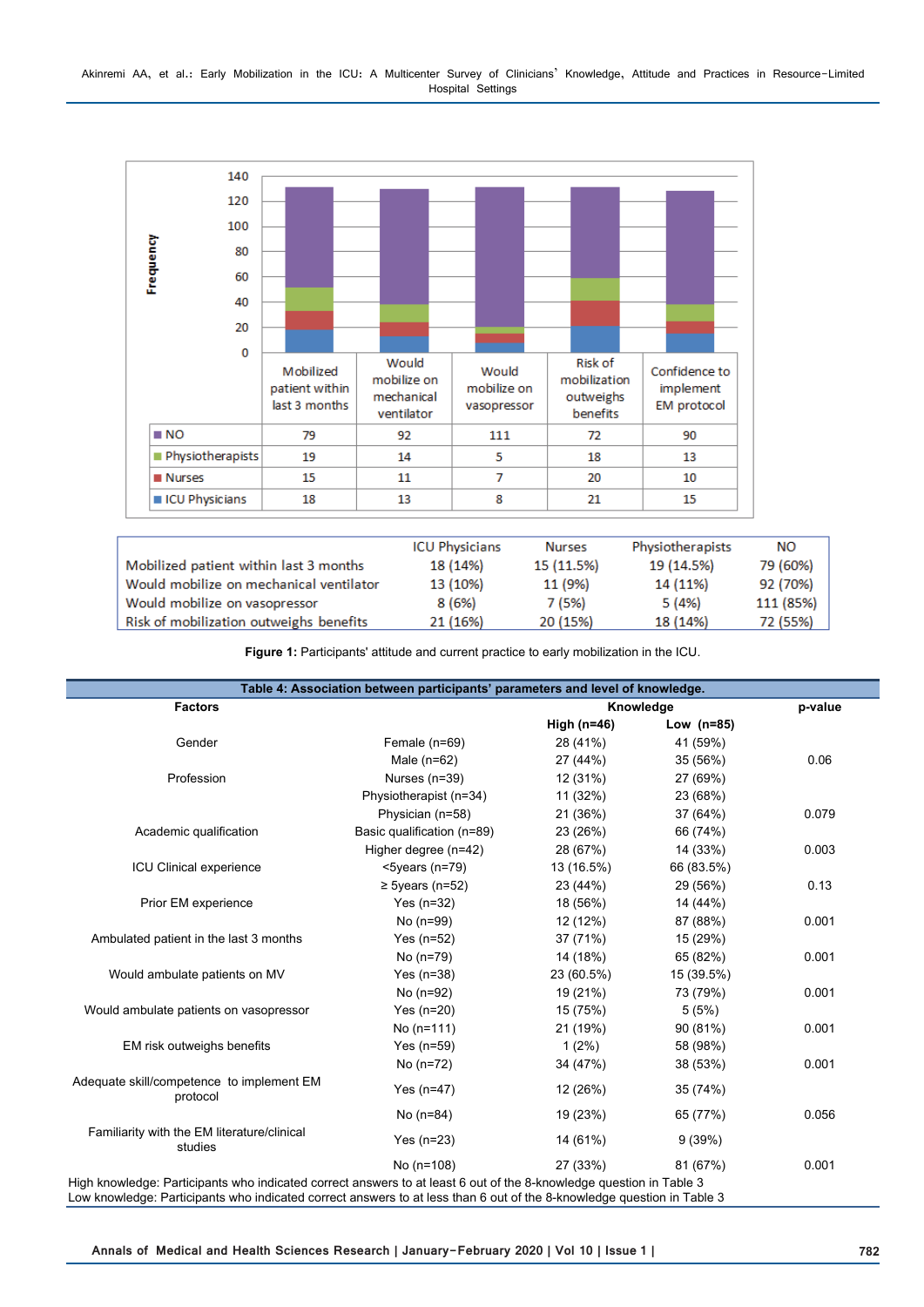| Table 5: Poisson regression model on total score. |                |         |  |  |
|---------------------------------------------------|----------------|---------|--|--|
| Associated factors                                | 0 <sub>R</sub> | p value |  |  |
| Academic qualification (Higher degree)            | 1.10           | 0.011   |  |  |
| Prior EM experience                               | 1.28           | 0.020   |  |  |
| Ambulated patient in the last 3 months            | 1.35           | 0.019   |  |  |
| Would ambulate patients on mechanical ventilator  | 1.11           | 0.030   |  |  |
| Would ambulate patients on vasopressor            | 1.09           | 0.055   |  |  |
| EM risk outweighs benefits                        | 0.67           | 0.024   |  |  |
| Familiarity with EM literature/clinical studies   | 1.22           | 0.010   |  |  |
|                                                   |                |         |  |  |

good knowledge compared to those who perceive EM has been beneficial ( $p=0.024$ ).

## **Discussion**

In this study we assessed clinicians' level of knowledge, attitude and current practices of early mobilization of critically ill patients in four general ICUs of southwestern Nigeria. We assessed knowledge at two different levels: firstly, familiarity with early mobilization procedure or resources and secondly knowledge on benefits of early mobilization. Our results show that the level of knowledge about EM in the ICU among study participants is fair, but attitude is poor and level of current practice is low. Findings suggest that most of the participants were not familiar with early mobilization in the ICU. Though about half of the participants were knowledgeable about the components of EM, most have little experience about early mobilization. Only few participants reported having read a guideline or research literature on early mobilization in the last 3months. This trend is similar across professional disciplines.

Secondly, we observed that participants were fairly knowledgeable about the benefits of early mobilization of ICU patients. Participants were most knowledgeable about the fact that early mobilization is associated with functional improvement. While more physiotherapists agreed that critically ill patients should be mobilized in the ICU, more physicians agreed that early mobilization is associated with reduced stay on MV. Participants across all clinical disciplines were least knowledgeable about early mobilization being associated with reduced incidence of deep vein thrombosis in critically ill patients. Less than half of the nurses correctly indicated that passive mobilization is insufficient to maintain muscle strength in critically ill patients.

We also noted that level of EM practice is low and that attitude of participants towards EM is poor. More than half of the participants perceive early mobilization as being potentially risky for critically ill patients and less than half had mobilized a patient in the last 3 months. Negative perception seems to influence practice of early mobilization among study participants. About 30% of clinicians who indicated that EM is beneficial would not mobilize a critically ill on a vasopressor, and 15% of them would not mobilize a patient on MV. It is possible that patients on vasopressor or mechanical ventilator are being viewed as physiologically unstable, hence may not benefit from early mobilization or could even be at risk of harm. Non-familiarity with early mobilization guidelines or literature might contribute this misconception.

Though participants were fairly knowledgeable about the benefits of early mobilization, results suggest that the current practice is much lower. While most of the participants agreed that early mobilization is associated with reduced stay on mechanical ventilator, 70% indicated unwillingness to ambulate patients on mechanical ventilator. Participants (70%) indicated lack of confidence to implement EM compared with 60% who reported not having prior experience. Possibility of not having confidence to implement EM irrespective of years of ICU work experience might contribute to this observation.

Most participants agree that passive mobilization is not sufficient to maintain muscle strength and that ICU patients should be mobilized; few have actually mobilized patients in the last three months. Non-familiarity with relevant guidelines and lack of prior experience of EM may influence low practice of EM observed in this study.

A third of the participants had high individual total score of knowledge. Gender, profession, years of ICU clinical experience and confidence to implement EM does not seem to influence individual score. Univariate analysis showed advanced academic training, prior training or experience in EM, willingness to ambulate patients on mechanical ventilation or vasopressor, practice EM in the last 3 months and familiarity with EM literature were positively associated with high level of knowledge. Participants who perceive EM as potentially harmful are less likely to score high on knowledge, suggesting that poor attitude towards EM is associated with poor knowledge. We showed that higher academic qualifications, prior EM experience, EM practice and familiarity with EM literature/ guidelines were independently associated with good knowledge about early mobilization in the ICU.

We observed the overall level of knowledge by profession to be highest among Physiotherapists (70%) compared with ICU Physicians (66%) and Nurses (62.5%). We also noted that Physiotherapists (82%) were significantly more likely than physicians (59%) and nurses (66%) to indicate that critically ill patients should be mobilized. This finding was similar to report of Jolly et al. [22] who investigated the knowledge about benefits of EM and attitude of physician, nurses and physiotherapists in a medical intensive care. They reported that overall clinicians had fair knowledge and poor attitude about EM in ICU and that significantly more physiotherapists demonstrated good knowledge (average overall knowledge of  $PT - 84\%$ ) about benefits of EM in the ICU compared with physicians (69%) and nurses (67%).